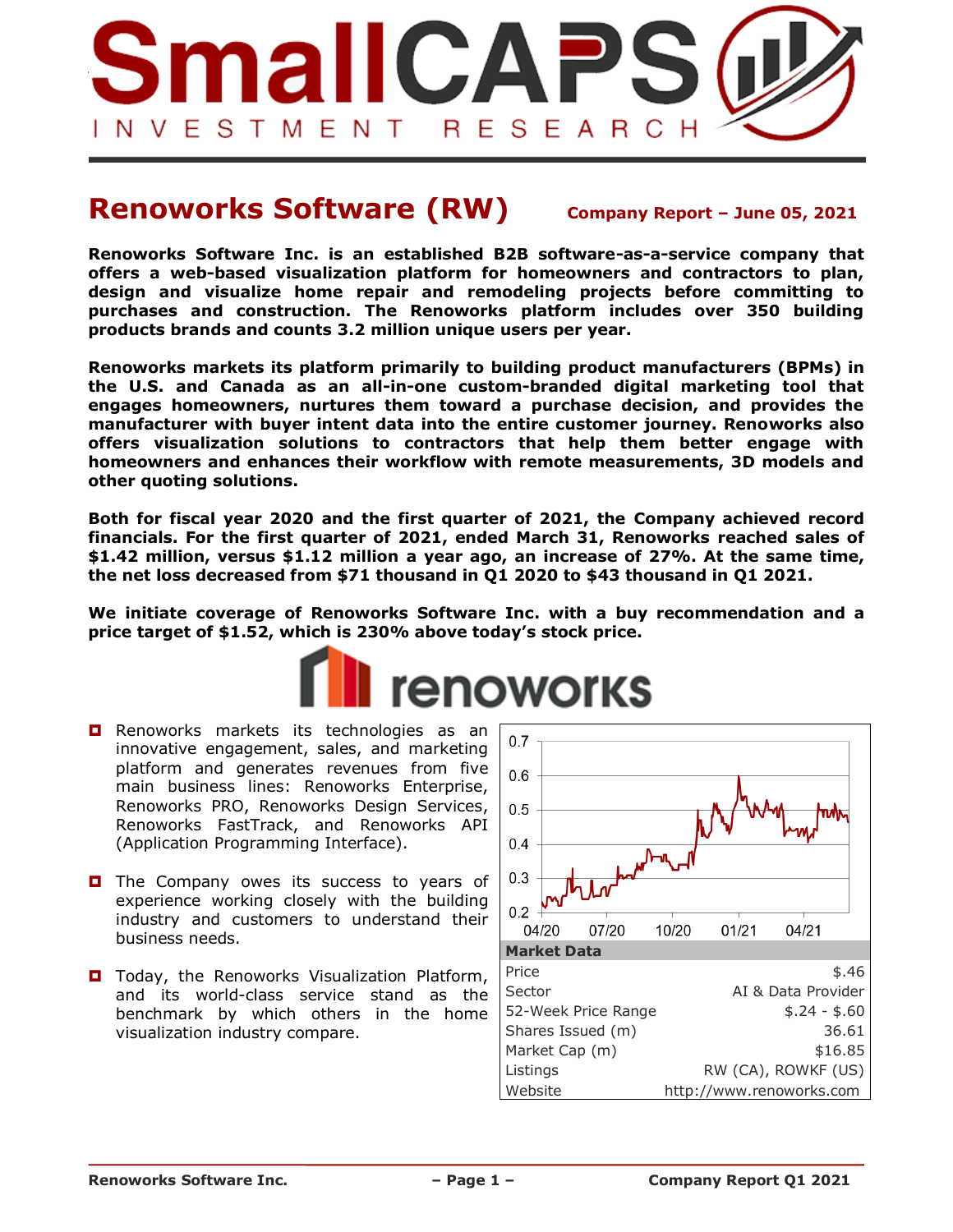# THE COMPANY

Renoworks started with the idea of "helping homeowners see what their home remodeling project would look like before it begins."

Through its 20 years of innovation and growth, this idea has built the foundation of what Renoworks is today. The Company's platform spans over 170+ enterprise clients, and offers millions of product selections.

Renoworks' platform fits well with current demographic, economic and social trends. In 2018, Renoworks conducted a survey, which revealed that over 87% of homeowners can't visualize how their home will look like before a remodeling project begins.

Moreover, the repair & remodeling market continues to grow as homeowners spend more time at home and invest in their home to accommodate remote working and new living spaces for aging family members.

There is also a trend toward purchasing homes away from urban centers, which is driving new home construction and remodeling growth. These upward trends in the new home construction, real estate and repair & remodeling industry drive demand for home visualization and measurement services, which in turn drives demand for Renoworks products and services.

Additionally, due to these changes, more manufacturers are embracing digital tools to aid in their engagement of consumers while they are home. Another recent survey from Venveo, a digital marketing and consulting agency for the building material industry, found that 80% of building product manufacturers are investing more of their marketing budgets on website improvements. This trend creates an opportunity for Renoworks and its platform.

Below is the impressive impact that using the Renoworks platform has for clients:

 **UP TO 10X ENGAGEMENT RATE** – When, for example, a building products manufacturer, installs the Renoworks platform on its website, users of the platform are up to 10x more engaged.

- **UP TO 5X PRODUCT INTERACTION** - Users of the Renoworks platform are more likely to become project-ready by interacting and experimenting with the building products offered than with conventional marketing material such as product catalogs and brochures.
- **UP TO 60% LOYALTY RATE** Users of the Renoworks platform have up to a 60% loyalty rate towards the brand offering the platform.
- **UP TO 60% CLOSING RATE** Contractors and remodelers have experienced up to 60% closing rates with increases in upsell value when using the Renoworks platform.



**Renoworks' visualization technology gives contractors and remodelers the advantage to significantly grow sales and profits by simply envisioning homeowners' remodeled home before starting a project. Above, an uploaded photo of a house. Below, a design created of that same house with Renoworks Pro Visualization.**

The Company's primary focus is on building product manufacturers. However, it does have several significant clients that are distributors, retailers, and contractors. Some of the Company's top clients are Royal Building Products, Sherwin Williams, Saint-Gobain (CertainTeed), Ply Gem, Jeld Wen, Andersen, Pella, Menards, ProVia, and Home Hardware.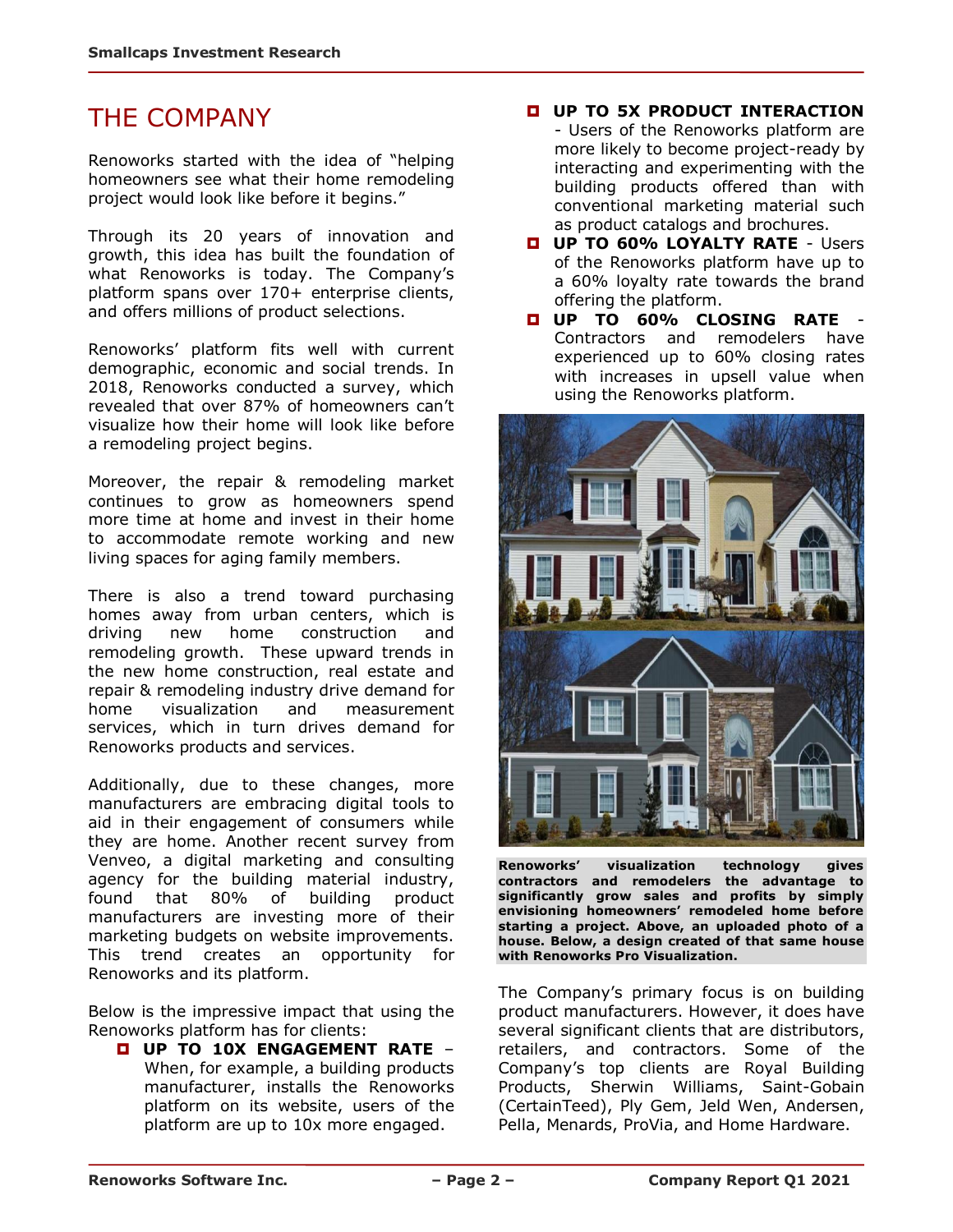Renoworks distributes its software directly to BPMs as a private-labelled solution at competitive pricing in the industry. Transactional services are priced based on volume and quoted in consideration to client needs and business objectives in the year. The Company charges set-up and licensing fees, as well as transactional fees every time an end-user orders a paid service through its platform.

## Revenue Model

To clarify the Company's business model further, two examples of how the Renoworks technology is used are described in more detail below.

With the growing popularity of metal roofing, it's more important than ever for metal roof manufacturers to offer digital visualization tools that educate consumers about the value of metal roofing.

Therefore, Renoworks and Metal Roofing Alliance, the leading non-profit organization representing the U.S. and Canada residential metal roofing industry, launched the **Metal Roofing Measurement & Design Tool** in May 2020. The tool helps contractors produce faster estimates remotely and enables homeowners to make better-educated decisions about installing metal roofing on their homes.

Simply by entering a property address, the new solution leverages Renoworks' FastTrack feature set and technology to transform preexisting aerial measurement data into interactive 3D models and realistic visualizations of the home. The resulting interactive project can then be designed with thousands of combinations of metal roofing products and colors, with all of the roof measurements needed to prepare an initial project estimate.

Remote measurement and estimation technology continues to gain traction in the roofing industry. Renoworks' combination of interactive 3D modeling and photo-realistic visualization in the new Metal Roofing Measurement & Design Tool presents a powerful solution to streamline project planning and estimation processes in a single, consumer-facing interface.

In June 2020, Renoworks and James Hardie Building Products, the global leader in fiber cement technology, launched the **James Hardie Remote Measurement & Design Tool** built on the Renoworks Visualizer platform.

The tool provides contractors with the services necessary to estimate, quote, and finalize product decisions without the need for an in person visit to the homeowner. Services on the new solution include accurate aerial measurements, interactive 3D models, and realistic design visualizations, all generated from a homeowner's address. Contractors can also easily share projects with the homeowner and show them design options through a third-party virtual webinar service.



**After the contractor enters a property address, the solution takes accurate aerial measurement data from EagleView and processes it with Renoworks' technology to create full-property interactive 3D models.**

The new solution is a mobile-responsive, webbased, platform that can be accessed on any device by the James Hardie contractor without the need to download an app, take photos, or input measurements.

After the contractor enters a property address, they have the option of ordering fullproperty measurements with accompanying interactive 3D models and realistic visualizations of the property. The contractor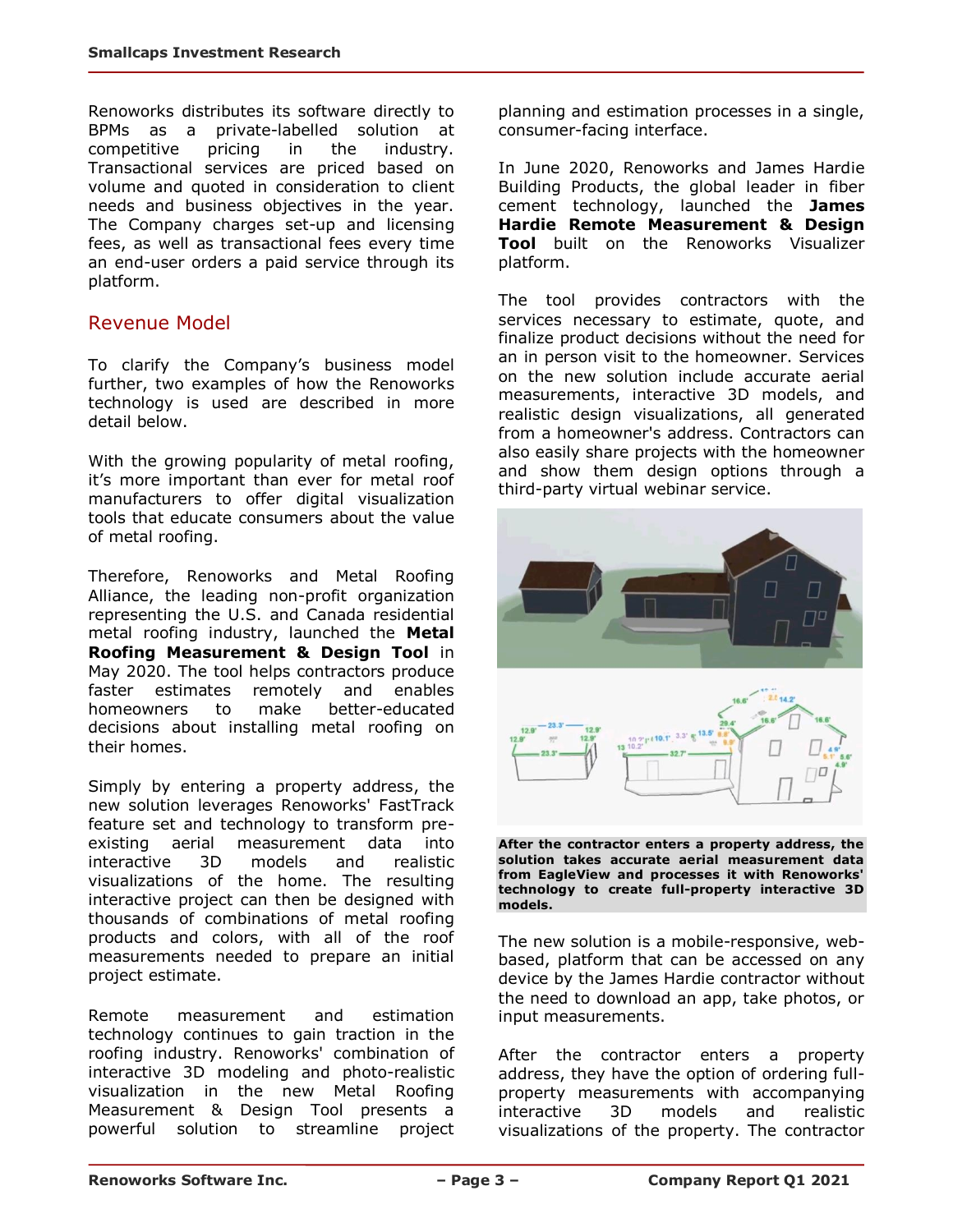can include both services together so they can obtain the measurements they require to estimate and quote while maintaining engagement with the homeowner with interactive 3D and photorealistic visualizations that assist the homeowner with easy product decisions and immediate confidence in their home project.

The solution takes accurate aerial measurement data from EagleView, a technology provider of aerial imagery, data analytics and geographic information, and processes it with Renoworks' technology to create full-property interactive 3D models that can be designed with James Hardie's worldrenowned siding and trim products, as well as various window, door, and roof products enhances the design experience.

## Competitive Advantage

Renoworks' advantages over its competitors lie in several areas:

- **Remote 3D & Measurements** Renoworks is the only provider of a custom-branded visualization platform that allows users to order remote property measurements and 3D models without visiting the home.
- **Highest quality A.I. auto-recognition -**Renoworks is leading in A.I. image detection quality.
- **D** Analytics and Data Science Practice -Renoworks provides more data analytics than the competition and goes a step further by interpreting those analytics and turning them into business insights.
- D Doors and Windows Quality Renoworks outpaces the competition in terms of visualization quality and custom configuration for doors and windows visualization products.

## THE MARKET

Although Renoworks has a few clients in Europe and Australia, it primarily focuses on the North American repair and remodeling segment of the construction industry, which had a value of \$450 billion in 2019 and is expected to rise to \$500 billion by 2026.

Secondary segments include the new home construction and commercial construction segments, all of which are part of the broader building construction industry that is projected to reach \$1.4 trillion by 2024.

However, it doesn't end there. There are several areas where Renoworks' innovative technology can be extremely useful, such as:

- **Insurance and Financial Institutions** - Data provided and accessed by a consumer or party authorized by the homeowner, such as a contractor, could provide this information to insurance for processing/underwriting of claims or financing of projects for the home. This opens additional partnership opportunities for institutions and technology companies in the insurance industry.
- **Real Estate** Similarly, Real Estate companies like Royal LePage can benefit from lead data to aid in their sales approaches with potential home buyers.
- **Builders** Data insights combined with Renoworks' existing suite of tools can aid builders in the design phase of projects with homeowners.

The building product industry has historically been very slow to adopt digital technology. However, manufacturers are now beginning to adopt digital marketing tools and hiring outside the industry, bringing in new ideas from other more digitally forward industries. Many manufacturers are now adopting CRM and marketing automation to streamline their marketing processes. Now that they are beginning to understand the wealth of data that new technologies can provide, they are demanding more insight and control into what happens throughout the homeowners' journey toward buying their products.

**It's clear that although Renoworks is currently mostly active in the repair and remodeling sectors, the Company should be considered a member of the fast growing Artificial Intelligence (AI) and data provider sectors.** 

This makes it very interesting as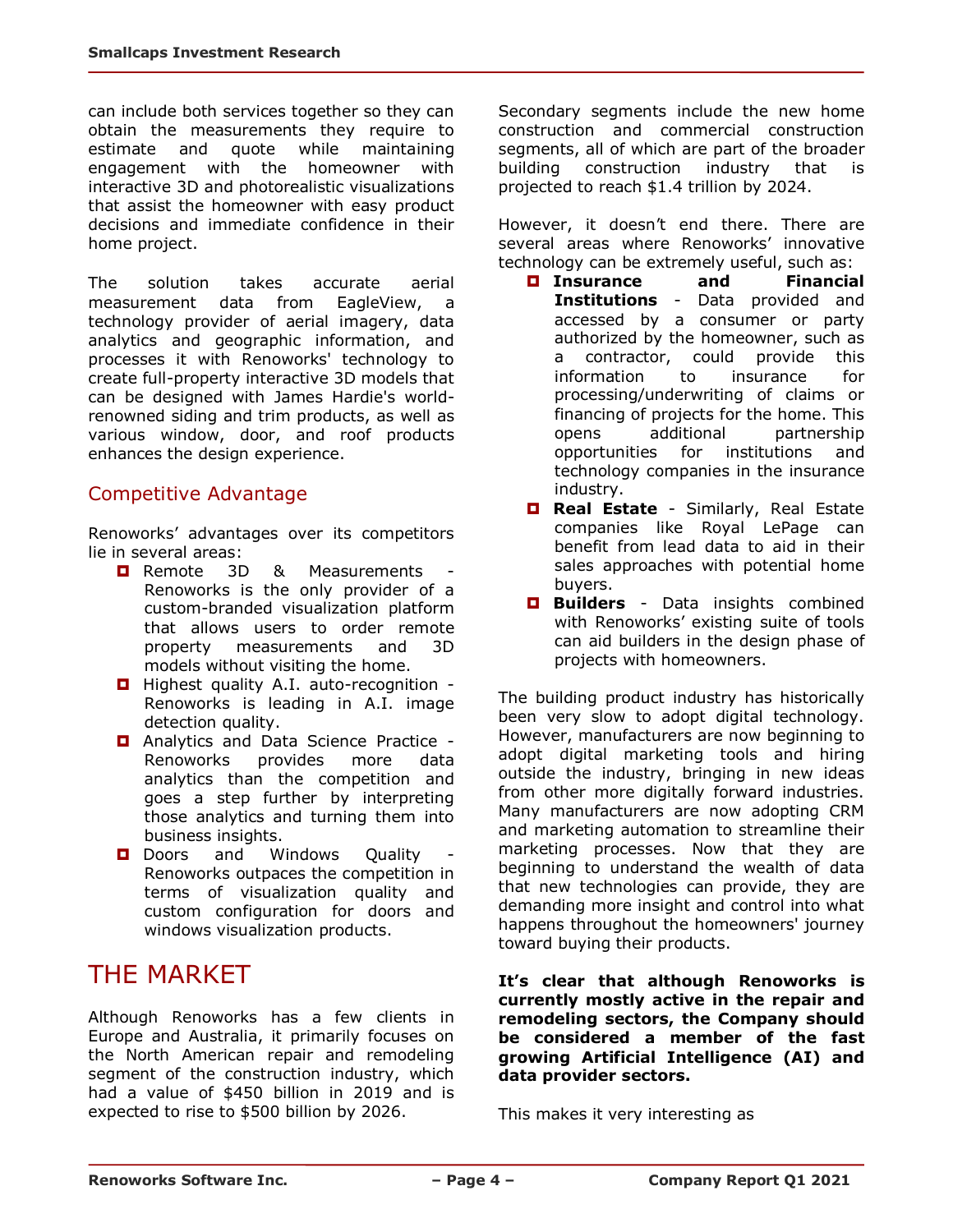- **O** Organizations leveraging "insightdriven practices" which incorporate the valuable results derived from data science research are almost twice as likely to become market leaders in their particular industries.
- **E** Estimated spend on digital data by companies are expected to reach a value of \$60.49 Billion USD by 2027, growing at a CAGR of 11.2%.
- North America accounts for the largest market share of 37.6% in the global business intelligence and analytics market in 2019.
- $\Box$  44% of companies plan to increase spend on data in 2021 and 38% will spend about the same as they did in 2020.

## PRODUCTS & SERVICES

The Renoworks Platform is an engaging, easyto-use, visualization and measurement tool that can be integrated with the manufacturer's website to help them engage their end-consumer, drive high quality homeowner leads to their preferred contractors, influence purchase decisions and provide critical analytics insights to drive better business decisions.

The Renoworks Platform also enables its clients to gain visibility into its customer journey through its analytics reporting.

The Company leverages the Renoworks Platform and underlying technology by marketing it to different customer segments through the following business lines:

**Renoworks Enterprise** is a feature-rich visualization platform that is marketed to building product manufacturers, suppliers, retailers, and remodeling services websites who require custom-branding, integration with their website and marketing technology stack, and features and services that support their specific business needs and industry vertical. It features:

**D** Realistic Visualization - Allows users to upload an image of their home and use a suite of tools to manually prepare it so they can overlay realistic 2D building product renderings to help them reach a design and product selection decision.

**D** A.I. Auto-Recognition - Allows users to upload an image of a home that is automatically prepared by artificial intelligence technology so the user can start designing the 2D image in less than a minute with no manual preparation steps required. The A.I. powered technology instantly identifies roofing, siding, windows, doors and other areas of the home and automatically prepares them for design. This eliminates the manual image preparation and allows customers to start visualizing building products on their homes faster.



**Renoworks' A.I.-powered technology instantly identifies roofing, siding, windows, doors and other areas of the home and automatically prepares them for design, which eliminates manual image preparation and allows customers to visualize their preferred building products on their homes faster.**

**Renoworks Pro** is a custom-branded home visualizer that helps remodeling contractors win more jobs and speed up their design process by helping homeowners visualize exactly what their home will look like when the project is complete. It is marketed and sold primarily to home exterior remodelers. This product features:

- **Realistic Visualization The contractor** can upload an image of its client's home and use simple tools to prepare the areas of the home for design.
- D Design Services This service allows the contractor to submit an image of its client's home for the Renoworks Design Services team to expertly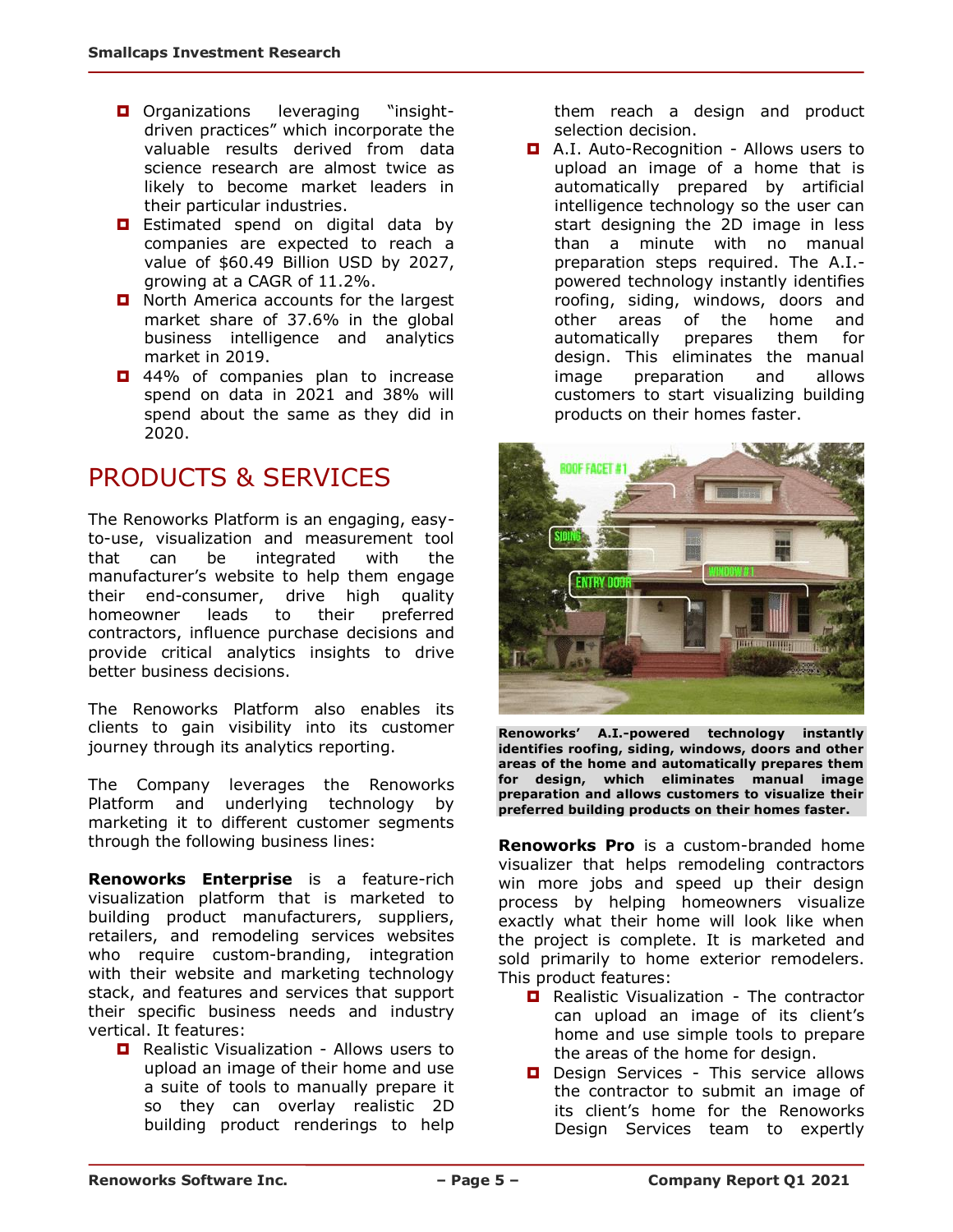prepare so the contractor doesn't need to spend time manually preparing the image

**Proven sales tool - Contractors who** use the visualizer in their sales process close up to 60% more jobs and increase average job size by up to 60%.

**Renoworks FastTrack** is an online service that allows roofing contractors and exterior remodelers to order accurate aerial measurements and interactive 3D models of a property without visiting the home. FastTrack features:

- **D** Interactive 3D Model with Measurements - Allows the contractor to enter an address and order, within 24 hours, accurate aerial property measurements to estimate the project, along with an interactive 3D model of the property that can be designed from every angle.
- **Q** Roof Squares Allows the contractor to order accurate roof square footage within an hour for quick estimation of roofing projects without visiting the home or climbing on a roof.
- **E** EagleView The FastTrack Platform now delivers accurate 3D models and property measurements from EagleView, the trusted industry-leader in aerial measurement data.

**Renoworks Design Services** are Renoworks professionals who receive images from other Renoworks business units (Enterprise client applications, Renoworks Pro contractors and Renoworks FastTrack) and expertly prepare them for the end-user to design. This removes the need for the end-user to learn the technology or manually prepare the image for themselves.

**Renoworks Data Science** (still in beta) is an evolution to Renoworks Analytics. It is a costeffective, plug-and-play platform solution that aims to help B2B clients make the most of their data. Aided by machine learning and data science modeling, processing the information will be cost-effective and effortless, enabling clients to easily consume insights without vast teams for interpretation, and complex analysis, in a user-friendly interface.

# RECENT EVENTS

Renoworks recently announced that no less than 25 new Enterprise clients joined the rapidly growing Renoworks Visualizer Platform in 2020. These clients will be using the platform to generate qualified leads, influence consumer purchase decisions, improve the efficiency of their design processes, and generate unique data insights to inform their sales, marketing, and product strategies.

After a manufacturer's products are digitized, they can be offered across the platform to a network of thousands of distributors, dealers, retailers, contractors and builders who use Renoworks' design and measurement solutions. With over 350 building product libraries added to date, the Renoworks Visualizer Platform offers one of the most robust selections of building products for a multitude of exterior and interior design needs.



**More manufacturers in the construction sector are embracing digital transformation strategies and recognize Renoworks' bottom-line impact from helping their end-consumers visualize how their homes will look.**

The unique events of 2020 forced many manufacturers to rethink their digital presence as well as consumer engagement strategies. By embracing the Renoworks Visualizer Platform, the industry is adapting their engagement, lead-generation, marketing, and sales strategies to better leverage the power of photo-realistic visualization to help consumers make design decisions.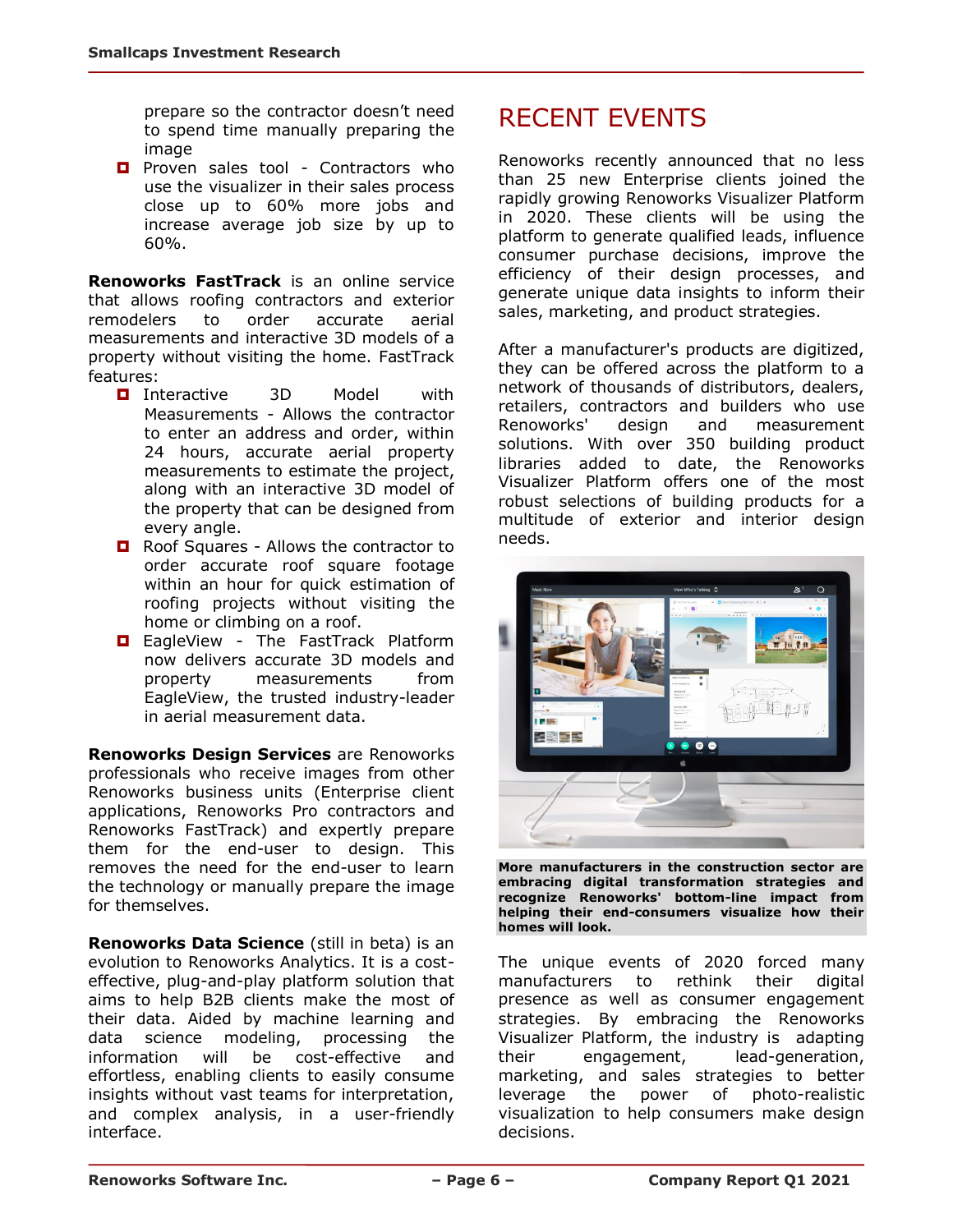## FINANCIALS

For the three months ended March 31, 2021 the Company earned aggregate revenues of \$1,421,342 comprised of \$746,734 from design services, \$451,270 from licensing and hosting, \$127,527 from libraries, and \$95,811 from implementation fees. This is an increase of \$303,488 from the \$1,117,854 revenues earned in the three months ended March 31, 2020 comprised of \$478,403 from design \$396,463 from licensing and hosting, \$151,274 from libraries, and \$91,714 from implementation fees.

The increased revenue is primarily attributable to an increase in design service revenue of 56% in the first three months of 2021 compared to the same period of 2020.

| Amounts in \$000's                                                                                                                   |        | 03/31/21 03/31/20 |  |  |  |
|--------------------------------------------------------------------------------------------------------------------------------------|--------|-------------------|--|--|--|
| <b>Net Sales</b>                                                                                                                     | 1,421  | 1,118             |  |  |  |
| Cost of Sales                                                                                                                        | 495    | 344               |  |  |  |
| <b>Gross Profit (Loss)</b>                                                                                                           | 926    | 774               |  |  |  |
| <b>SG&amp;A Expenses</b>                                                                                                             | 674    | 652               |  |  |  |
| R&D Expenses                                                                                                                         | 252    | 211               |  |  |  |
| <b>Total Expenses</b>                                                                                                                | 926    | 863               |  |  |  |
| <b>Net Income (Loss)</b>                                                                                                             | (43)   | (71)              |  |  |  |
| Diluted Shares Outs.                                                                                                                 | 36,611 | 36,611            |  |  |  |
| <b>Diluted EPS</b>                                                                                                                   | (0.00) | (0.00)            |  |  |  |
| Selected income statement data for the quarters<br>ending March 31, 2021 and March 31, 2020.<br><b>Source: Company Press Release</b> |        |                   |  |  |  |

Cost of sales for the three months ended March 31, 2021 totaled \$494,928 yielding a gross margin of 65% compared to a gross margin of 69 % in the three months ended March 31, 2020. The decrease in gross margin can be primarily attributed to a higher cost of sales associated with design services revenue.

The increased demand for this service requires additional resources to support the acceleration in design service growth that has occurred over the past few years. Cost of sales includes costs of photography of exterior building products, commissions, credit card processing fees, contractor fees, production costs of retail software, and an allocation of certain internal employees' direct time incurred on provision of implementation services.

The Company's net loss for the three months ended March 31, 2021 was \$42,873, a decrease of \$27,794 compared to the net loss of \$70,667 for the three months ended March 31, 2020. The decreased loss is primarily attributable to increased design services revenue, which offset increased general and administrative.

## Balance Sheet as of March 31, 2021

| Amounts in \$000's                                                                    | 03/31/21 | 03/31/20     |
|---------------------------------------------------------------------------------------|----------|--------------|
| Cash and Cash Eq.                                                                     | 574      | 524          |
| Accounts Receivable                                                                   | 770      | 617          |
| <b>Total Current Assets</b>                                                           | 1,473    | 1,262        |
| <b>Total Assets</b>                                                                   | 1,727    | 1,534        |
| Trade & Other Receivables                                                             | 146      | 152          |
| Deferred Revenue                                                                      | 907      | 712          |
| <b>Total Current Liabilities</b>                                                      | 1,246    | 986          |
| <b>Total Liabilities</b>                                                              | 1,549    | 1,331        |
| <b>Total Stockholder Equity</b>                                                       | 178      | 204          |
| Selected balance sheet data for March 31, 2021<br>and March 31, 2020. Source: Company |          | <b>Press</b> |
| <b>Release</b>                                                                        |          |              |

On March 15, 2021 Renoworks entered into a funding agreement with the government of Alberta to provide the Company with a contribution to an approved development project not exceeding \$150,000 Canadian dollars. On March 31, 2021 Renoworks received \$75,000 of funding.

## GROWTH DRIVER

The traditional model for the building product industry has been relatively unchanged for several decades. Manufacturers send their building products to a distributor, who then send them to a dealer. The dealer sells the products to a contractor, who recommended the product to the homeowner.

Throughout this process, manufacturers have little control over how their products are marketed and communicated to the endconsumer. They rely almost entirely on distributors, dealers, and contractors to be the ambassadors of their brand and products, even though these businesses often sell multiple competing products at the same time. More often than not, all that is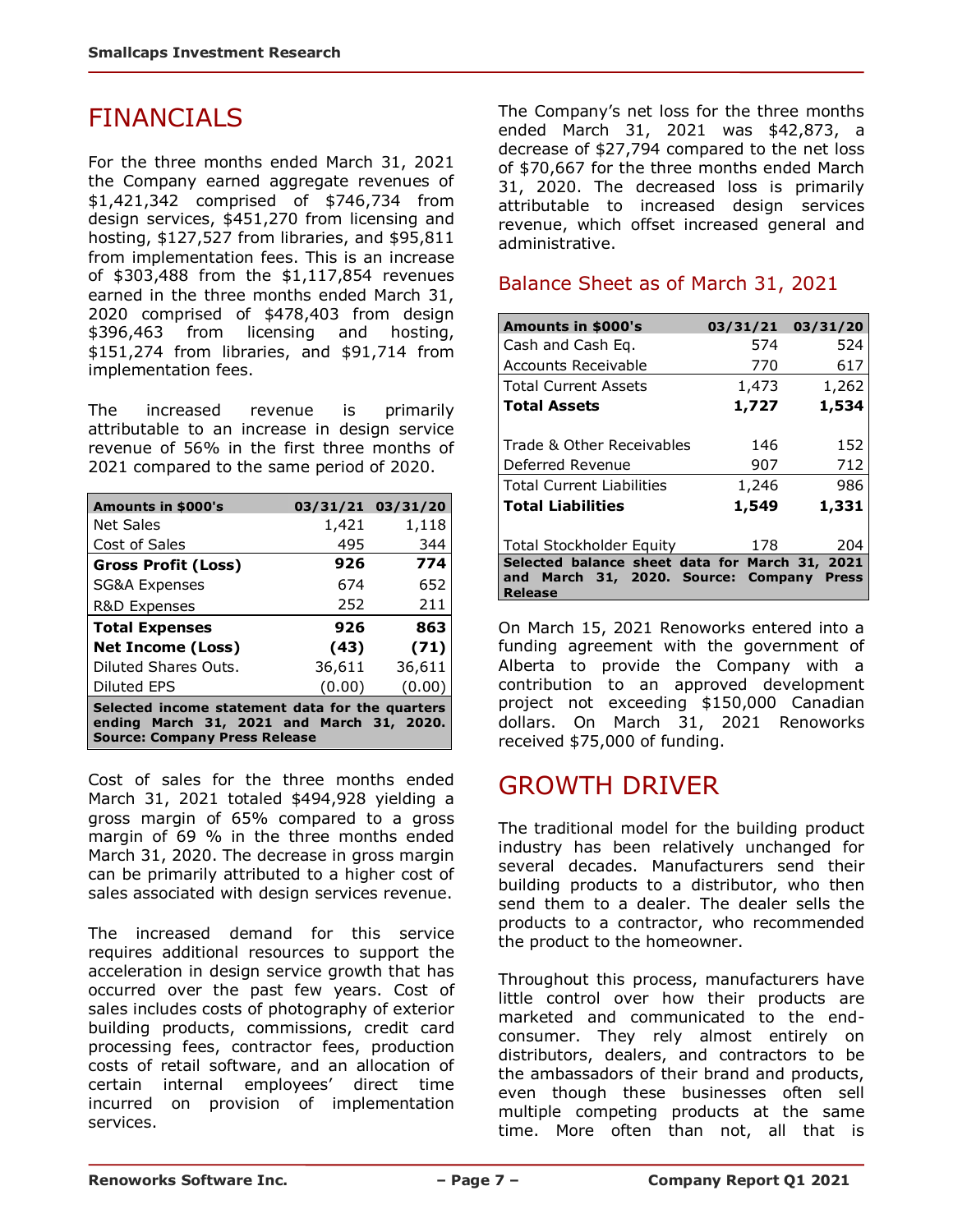communicated to the homeowner is price, and the manufacturer becomes stuck in a race to the bottom with a commoditized product

As a result, more companies in the industry are exploring new technologies and nontraditional methods to change the course of the race. Visualization technology is one area from which the industry is looking to for assistance in this change.

Even if most manufacturers aren't going as far as selling directly to the consumer, they are focusing on "channel growth" or "channel enablement" strategies that are similar to D2C. For example, a manufacturer may focus heavily on recruiting pro contractors to exclusively sell its products, and in turn the manufacturer will provide the contractor with coaching, education, certification, tools and resources (such as a Renoworks Visualizer) to grow their business, all while purchasing more product from the manufacturer. Other manufacturers focus on generating homeowner leads and then distributing those leads to its preferred dealers, ensuring that when the homeowner makes a decision, it will involve the purchase of the manufacturer's products.

# OUTLOOK & VALUATION

For years, the manufacturing industry has been lagging in digital transformation, however, digitalization in the construction industry has been a growing trend for many years, and now its speed is accelerating further.

Renoworks Software Inc. is one of the leading producers of end-to-end visualization technologies for the building construction industry.

The Company delivers its technology to manufacturers, contractors, builders, and retailers offering solutions to one of the home improvement industry's greatest challenges: enabling homeowners to review their product selections in a hyper-realistic, virtual environment before committing to purchases and construction.

Home visualizers allow manufacturers, distributers, builders, and retailers to have a tool on their website that increases brand recognition and customer engagement, generates more sales, pushes qualified leads to preferred contractors and provides valuable marketing analytics data on how homeowners interact with their products.

Additionally, visualizers minimize homeowner design paralysis and indecision and increase efficiency throughout the value chain by showing homeowners exactly what their new home or remodeling project will look like when complete.

The trend to digitally transform, also includes embracing data analytics. Manufacturers of building products recognize the value that data analytics is bringing to their organizations, such as increased customer revenue, actionable insights and better productivity, enabling them to become more competitive and attuned with customers' needs.

More and more, we see the state of mind of construction industry players changing as they realize the benefit that emerging technology is bringing to their operations. From software solutions that enhance construction design productivity to VR and AR technology, to new homeowner experiences that yield faster remodels and home rehabilitations, the construction industry has never been readier to embrace new innovations.

Proof of greater adoption of the technology can already be seen in Renoworks' financial performance. In fiscal 2020, the Company reached revenues of \$5,132,109, which was up 20% over 2019. And this trend is accelerating. In the first quarter of 2021, total revenues increased no less than 27% to \$1,421,342. Note that the first quarter is typically Renoworks' weakest quarter because of the winter months in which there are less renovation projects started.

Following the announcement of the first quarter results, Doug Vickerson, the CEO of Renoworks said, "The ongoing home renovation boom has presented tremendous opportunity for construction product brands to embrace digital design solutions that deliver interactive engagement for their audiences. I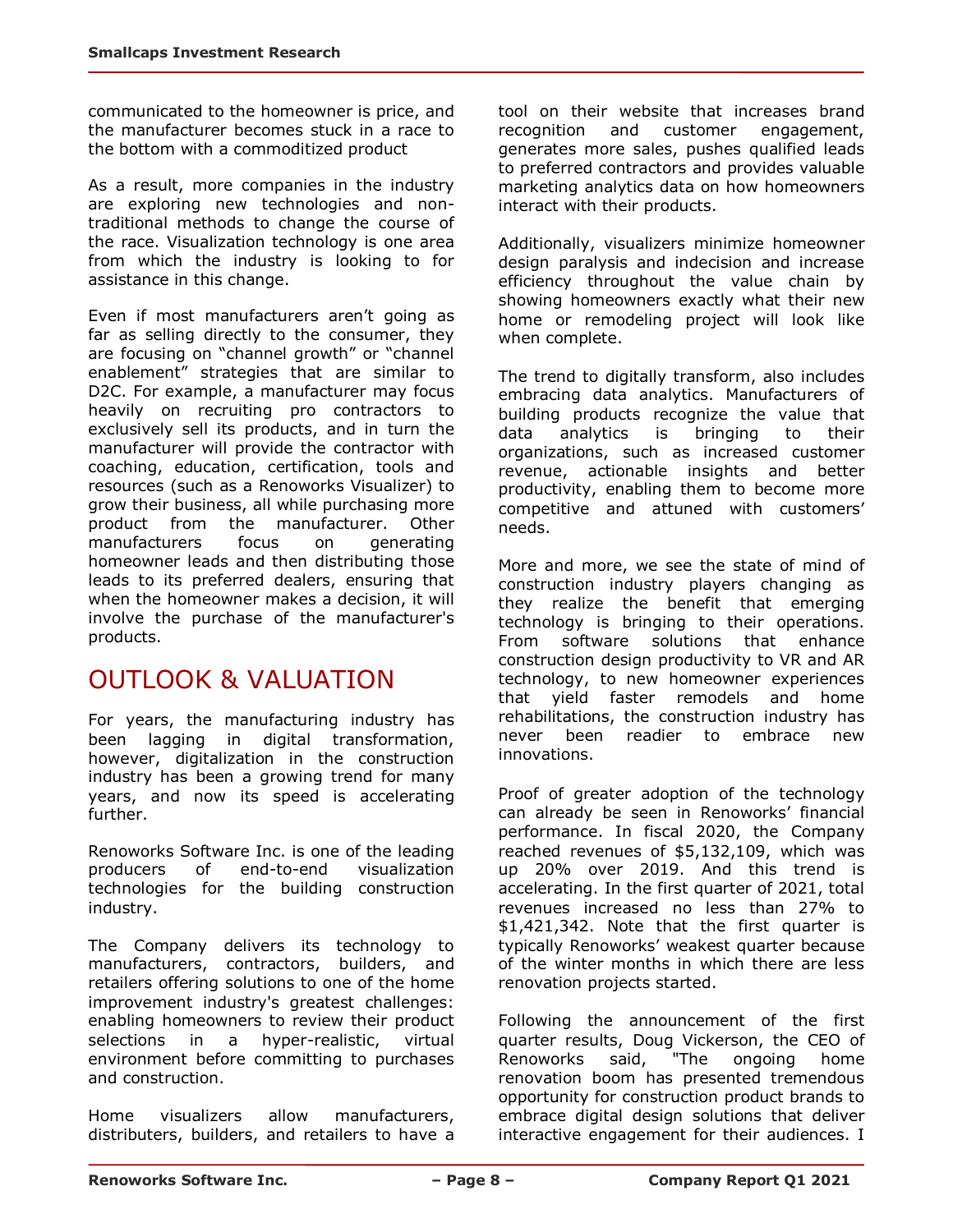am proud of our progress as an organization and look forward to the rest of 2021 with a great deal of optimism for the Company and the industry."

#### Valuation

It's clear that although Renoworks is currently mostly active in the repair and remodeling sectors, the Company should be considered a fast growing Artificial Intelligence (AI) and data provider.

Renoworks still only has a market cap of about CAD\$17 million. This level of valuation in the technology space is usually reserved for a highly speculative company with little to no revenue and a weak balance sheet. Renoworks however has worked hard to gain a solid financial footing from both an income statement and balance sheet perspective.

All in all, Renoworks presents a combination that is hard to find in the small cap investment space: growing financials, active in a fast growing market, a straightforward business plan that is being executed successfully, and a strong management team.

Given the still emerging nature of Renoworks' earnings, a multiple-based valuation is challenging. Instead, we apply a Discounted Cash Flow (DCF) model.

Based on 36.6 million shares outstanding, the intrinsic value of Renoworks' shares derived from our model is \$1.52.

Consequently, we initiate coverage of Renoworks Software with a buy recommendation and a price target of \$1.52, which is 230% above today's stock price.

## SHARE DATA

As of March 31, 2021, Renoworks Software had approximately 36.61 million common shares outstanding.

In addition, the Company had 1,479,887 warrants outstanding with a weighted average exercise price of \$0.40. All of the unexercised warrants will expire June 27, 2021.

Finally, Renoworks had almost 2.94 million stock options outstanding with a weighted average exercise price of \$0.33. Each stock option entitles its holder to purchase one common share of the Company. The weighted average remaining life of the outstanding stock options is 2 years.

## MANAGEMENT

#### **DOUG VICKERSON – CEO AND DIRECTOR**

Mr. Vickerson is the Chief Executive Officer and a director of Renoworks. From 2007 to 2011, he also served as Chief Financial Officer before taking the helm of Renoworks. Doug has served as the Vice-President of Business Development at Replicon Inc., a privately held web-based timesheet software company, the Vice-President Sales and Marketing of Guest-Tek Interactive Entertainment Ltd., a publicly traded technology company serving the hospitality industry, and most recently as Business Development Consultant with Cambrian House Inc., a privately held software technology company. Doug holds an MBA from the University of Calgary.

#### **GREG MARTINEAU - FOUNDER, CHAIRMAN & DIRECTOR**

A 30+ year veteran in home construction, remodeling and renovation, Mr. Martineau saw the emerging trend of digital imaging in technology early on. Having been involved in local technology start-ups for years, he combined these two passions to build what is today Renoworks Software. Greg served as Renoworks' CEO from 2002 – 2006. Prior, he worked for 6 years with Gienow Remodeling, a company specializing in the home remodeling business as well as construction manager with Statesman Homes, a home builder located in Calgary.

#### **NAIRN NERLAND - DIRECTOR**

Mr. Nerland is a director and has served as the President of Renoworks from August 2002 until May 26, 2006 and the Chief Financial Officer of Renoworks from August 2002 until February 26, 2008. He is a Chartered Accountant with over 29 years of financial and senior management experience. Mr. Nerland is currently the CEO of EFW Radiology, a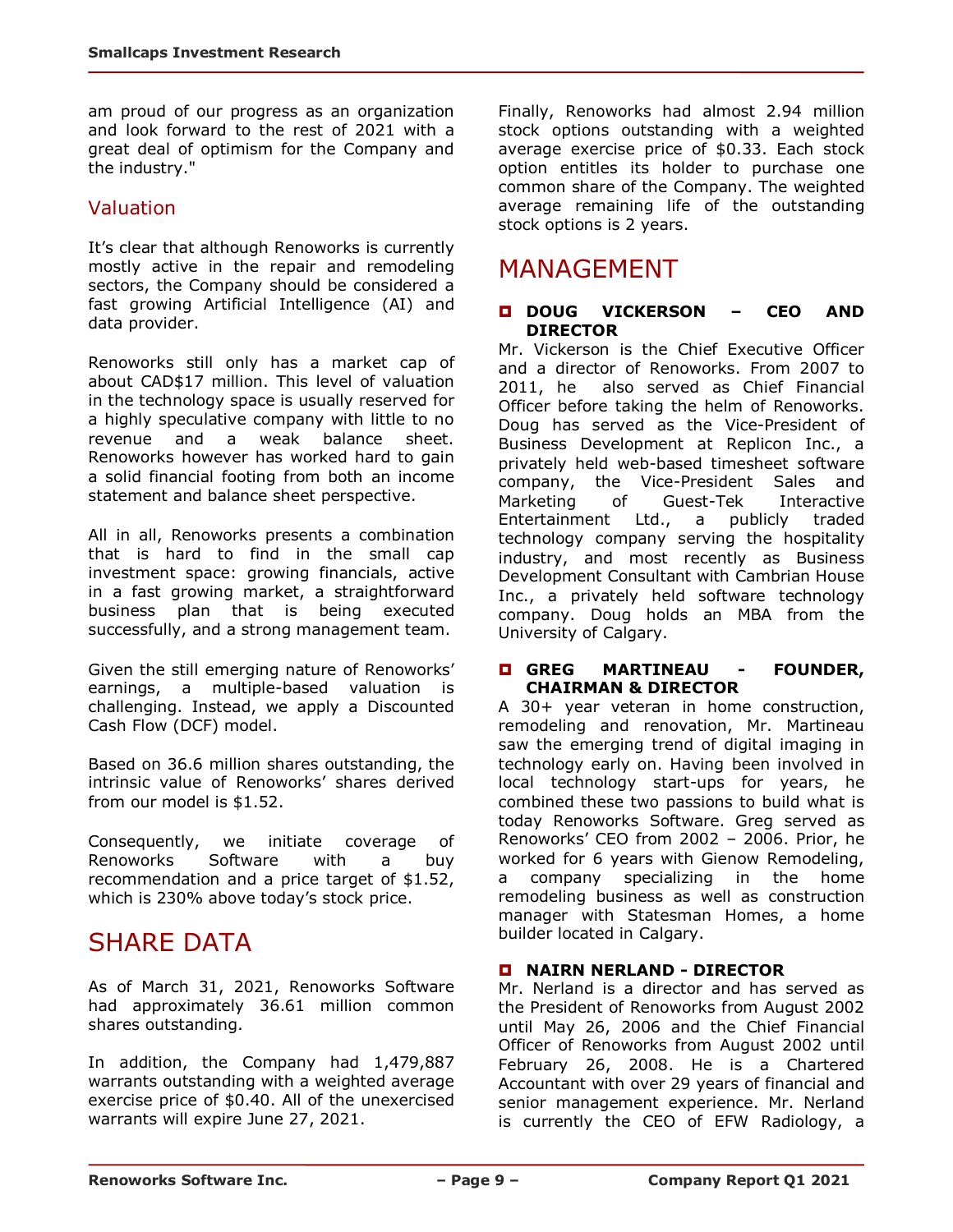Calgary based medical diagnostic imaging partnership. Prior to this, Mr. Nerland was the CEO of Anagram Inc., a private creative and consulting services company. Prior to that, Mr. Nerland was the Executive Vice President Marketing and Technology and a member of the executive team for Corbis. Mr. Nerland also served as the General Manager of Veer.com, a division of Corbis, prior to his appointment as Executive Vice President.

#### **DR. BOB SHULZ - DIRECTOR**

As professor of Strategic Management at the Haskayne School of Business (University of Calgary), Dr. Shulz has taught Business

Communications, MBA, EMBA, executive training, and PhD levels for over 37 years, and brings a wealth of pragmatic consulting and strategic planning experience to Renoworks. Dr. Shulz has served on the Advisory Board for TSX-listed Wi-LAN Inc., and boards of TSXV and NASDAQ BB companies. Today, he is Director, Advisor and Consultant to a variety of private and NPO's. Dr. Shulz holds degrees in Engineering from the University of Notre Dame, Mathematics from St. Vincent College, Business MBA from the University of Pittsburgh, and PhD in Business Administration from Ohio State University.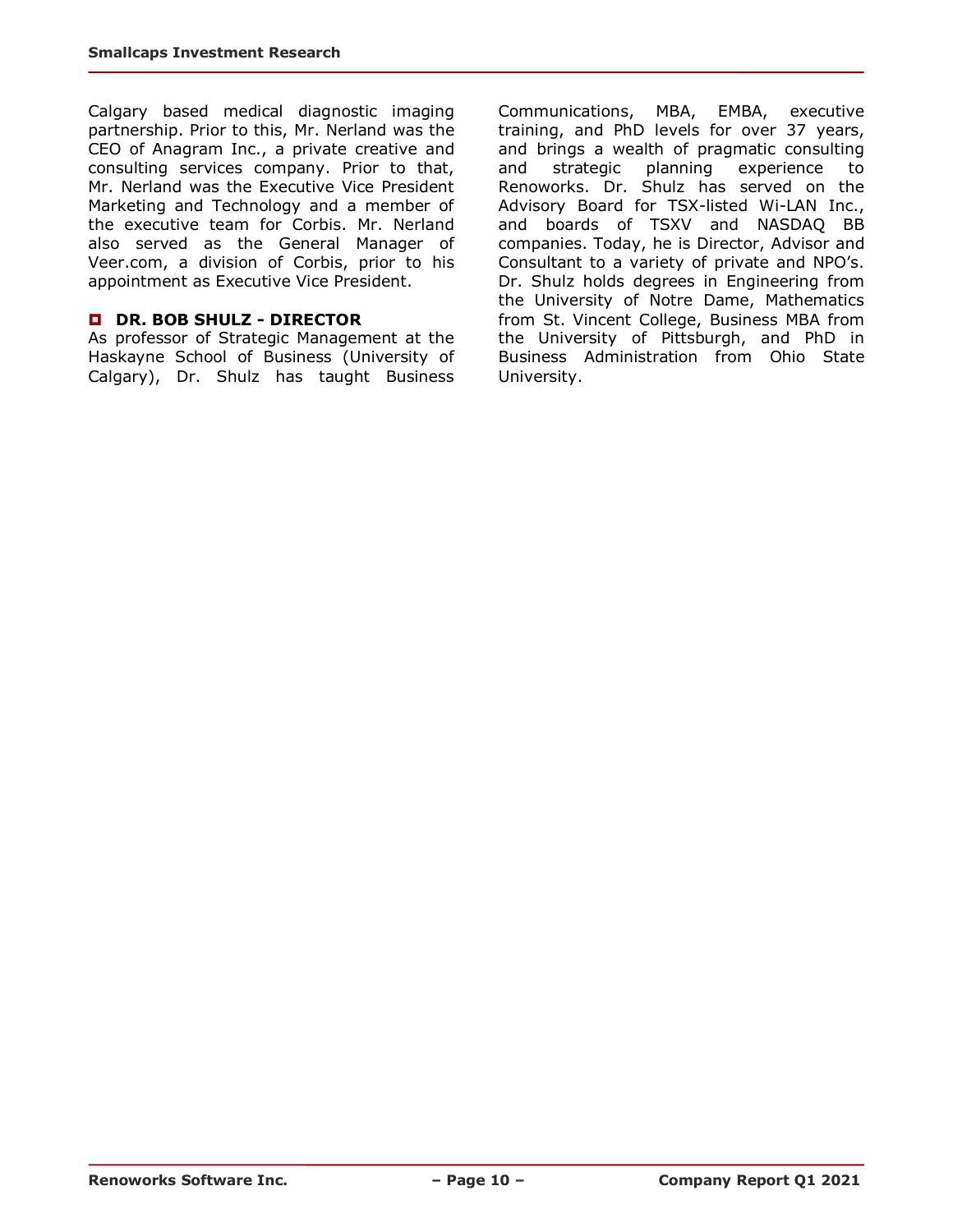# ANNUAL INCOME STATEMENT FY 2018 – 3M 2021

|                                |                                     |                | All numbers in thousands |                |             |
|--------------------------------|-------------------------------------|----------------|--------------------------|----------------|-------------|
| <b>PERIOD ENDING</b>           |                                     | <b>FY 2018</b> | <b>FY 2019</b>           | <b>FY 2020</b> | 3M 2021     |
| <b>Total Revenue</b>           |                                     | 3,843          | 4,264                    | 5,132          | 1,421       |
| Cost of Revenue                |                                     | 1,231          | 1,338                    | 1,674          | 495         |
| <b>Gross Profit</b>            |                                     | 2,612          | 2,926                    | 3,458          | 926         |
|                                | <b>Operating Expenses</b>           |                |                          |                |             |
|                                | Selling, General and Administrative | 2,684          | 2,858                    | 2,405          | 674         |
|                                | Research & Development              | 415            | 624                      | 811            | 252         |
|                                | Others                              |                |                          |                |             |
|                                | <b>Total Operating Expenses</b>     | 3,099          | 3,481                    | 3,216          | 926         |
| <b>Operating Income (Loss)</b> |                                     | (486)          | (556)                    | 242            | $\mathbf 0$ |
|                                | Income from Continuing Operations   |                |                          |                |             |
|                                | Net Finance (Expense)               | (12)           | (70)                     | (47)           | (10)        |
|                                | Foreign Exchange Gain (Loss)        | 24             | (60)                     | (71)           | (33)        |
|                                | Net Income (Loss) From              |                |                          |                |             |
|                                | Continuing Ops                      | (475)          | (686)                    | 124            | (43)        |
| <b>Net Income (Loss)</b>       |                                     | (475)          | (686)                    | 124            | (43)        |

**Annual Income Statement FY 2018 – 3M 2021. Source: Company Filings**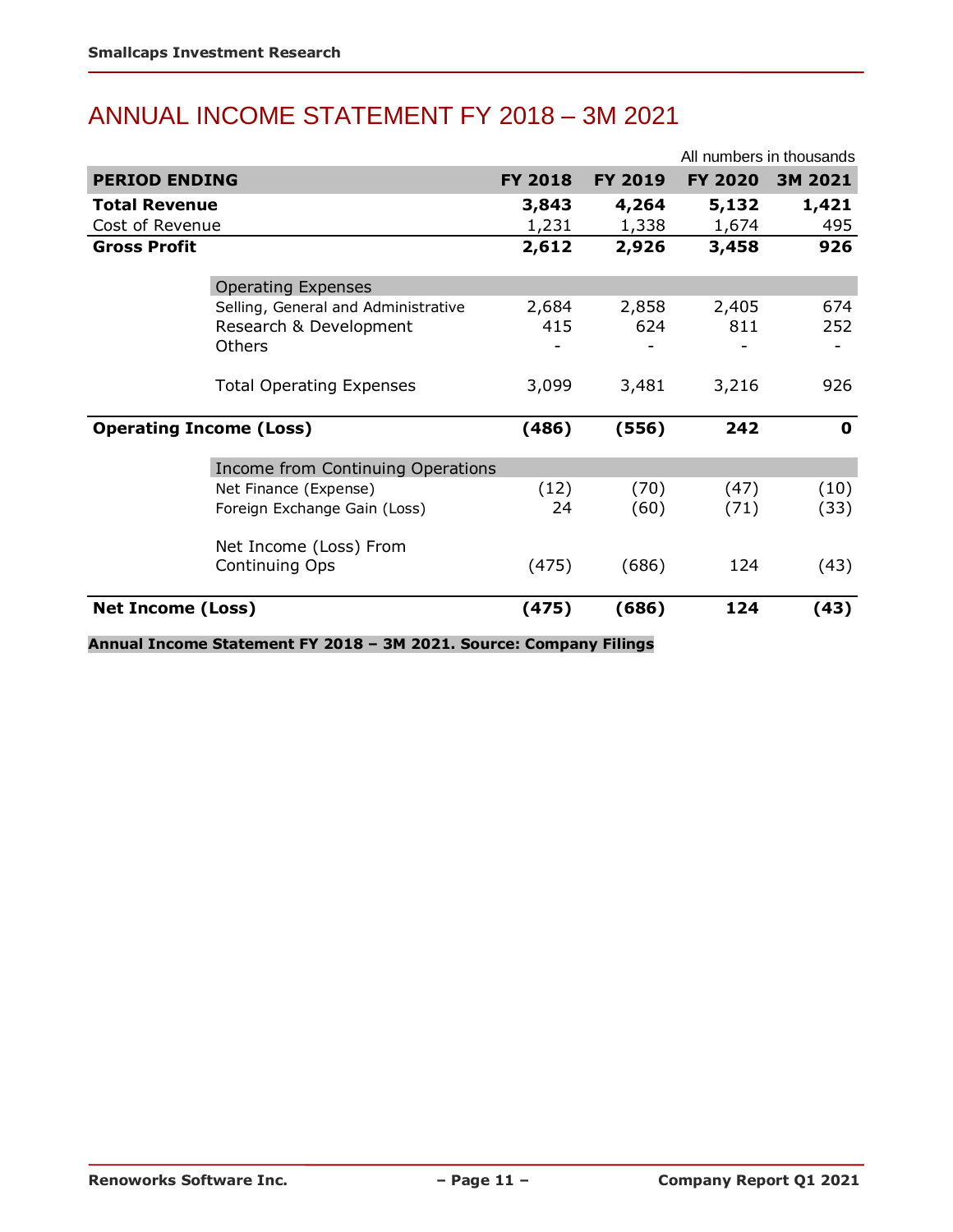# **The renoworks**

# CA: RW US: ROWKF

#### Company Headquarters

2721 Hopewell Place NE Calgary, AB T1Y 7J7 Canada

#### Company Contact Information

Doug Vickerson, Chief Executive Officer Toll-free: +1 877 980 3880 Local: +1 403 296 3880

## About Smallcaps Investment Research

We're proud that Smallcaps Investment Research is recognized as one of the most trusted online sources on U.S. and Canadian small cap stocks. We've earned that trust because we only highlight stable, ethical companies to our visitors and newsletter subscribers. We focus on fundamentally undervalued companies with a market cap below \$100 million, and we have a special interest in stocks with a high potential, innovative product or service. Read our [About](http://smallcaps.us/about) for more information.

This Company Report is prepared and distributed by Smallcaps Investment Research.

Contact: [editor@smallcaps.us](mailto:editor@smallcaps.us)